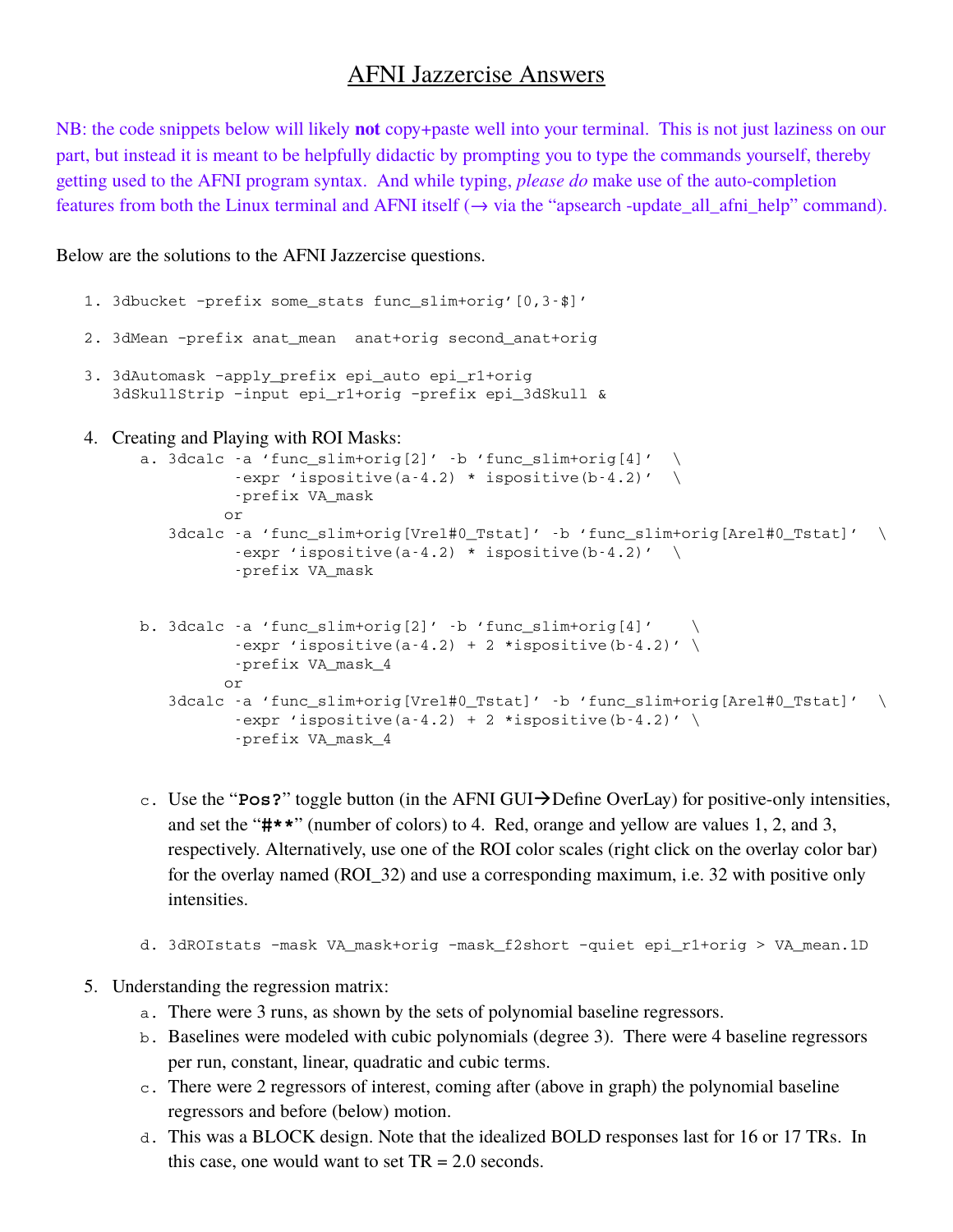- e. One might recall that the runs were 150 TRs, but the polort terms show run 1 lasting perhaps only 146 TRs. Further investigation of the results shows that 4 TRs were censored from the first run (e.g. looking at **motion\_FT\_censor.1D**).
- f. The significant motion during scanning was censored (run breaks do not count). Compare with a plot of **dfile.rall.1D** or perhaps **X.nocensor.xmat.1D**.

```
6. Fun with 1D files:
```

```
a. count column 1 10 > col1.1D
   count column 11 20 > col2.1D
   count column 21 30 > col3.1D
        or
   count 1 10  > row1.1D
   count 11 20 > row2.1D
   count 21 30 > row3.1D
   1dtranspose row1.1D > col1.1D
   1dtranspose row2.1D > col2.1D
   1dtranspose row3.1D > col3.1D
b. 1dcat col1.1D col2.1D col3.1D > 3cols.1D
   or
   1dcat col?.1D > 3cols.1D
   or
   1dcat row1.1D\' row2.1D\' row3.1D\' > 3cols.1D
c. 1dcat col1.1D col2.1D col3.1D
        col3.1D col2.1D col1.1D  > 6cols.1D
   or
   1dcat 3cols.1D'[0..$,$..0]' > 6cols.1D
d. 1deval -a '6cols.1D[0]' -b '6cols.1D[1] \qquad \backslash-c '6cols.1D[2]' -d '6cols.1D[3]
          -e '6cols.1D[4]' -f '6cols.1D[5]
          -expr '(a+b+c+d+e+f)/6' > ex_mean.1D
   or
   3dTstat mean prefix ex_mean.1D 6cols.1D
```
- 7. Fun with the afni GUI:
	- a. Right-click the gray-scale bar of any viewing plane (e.g., sagittal) and select the **Choose Display Mode Range**. Type in the numbers **300 1200**.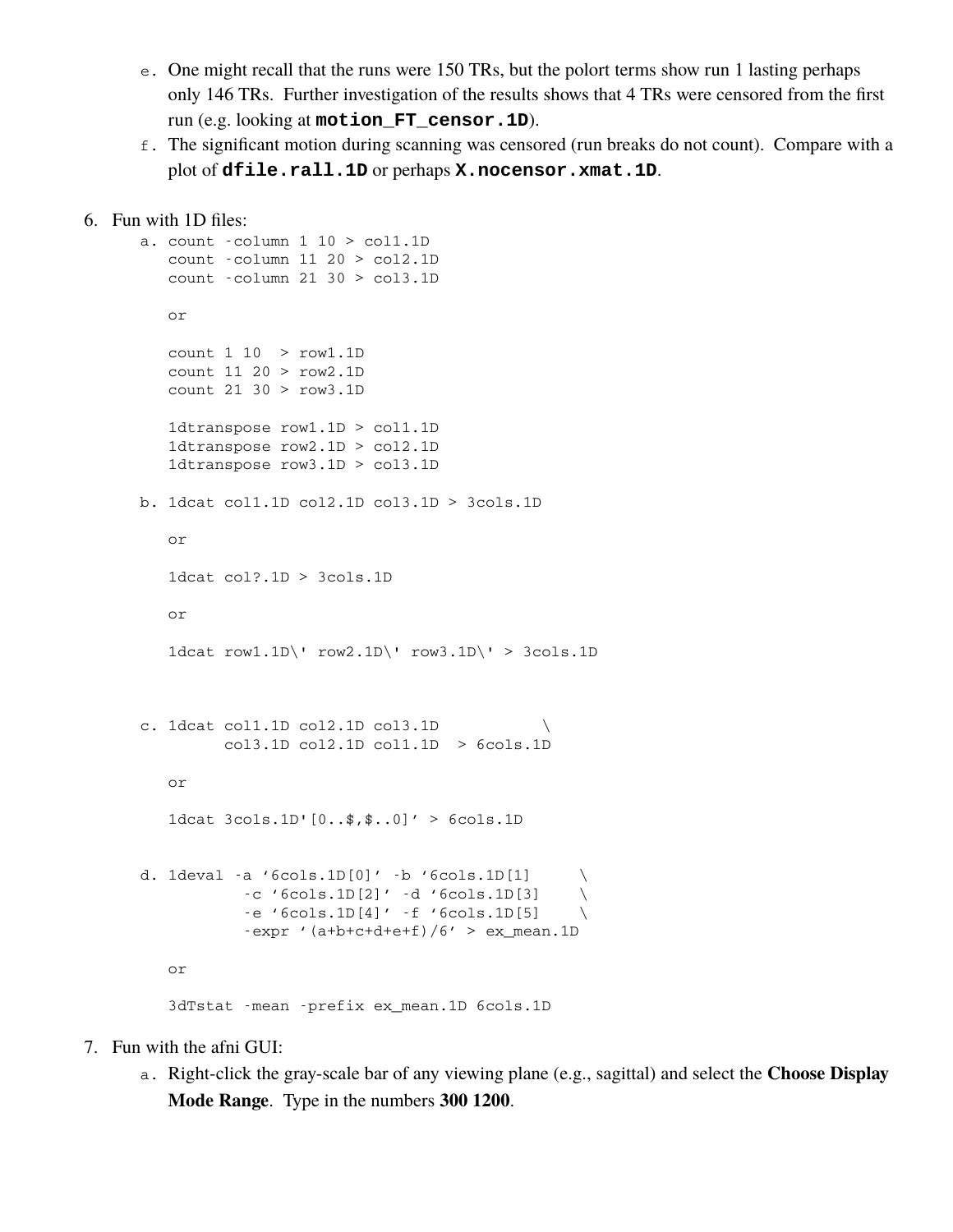- b. Go to Define OverLay in the afni GUI. For both OLay and Thr select sub-brick #0 (Full F-stat). To display only positive overlay values, click on the "**Pos?**" button. To show only 8 panels in the color bar, select the "**#8**" button just below the color bar in the overlay panel. Now place your cursor on the color panel that is colored pink. If you leave your cursor there for a moment, the numbers 45-90 will appear. This means that F-values that fall within this range will appear in the Overlay dataset as pink. To change the color from pink to lime green, left-click on the pink panel and a hidden pop-up menu will appear that allows you to change the color.
- c. The easiest way to save a jpeg file is to right-click on the **Sav1.ppm** button in the sagittal viewer. This will open a hidden menu that allows you to save the image as a ppm, jpg, gif, tif, etc. Select the **jpg** button. This will change the Sav1.ppm to a **Sav1.jpg** button. Click on that and type in the prefix name **cool\_slide** and save it.
- d. Right click in one of the viewing planes (e.g., sagittal), which will open a hidden menu. Select the **Go to Atlas Location** button and select the right cuneus from the menu.
- e. Go to the sagittal viewer and click on the **Mont** (Montage) button at the bottom of the viewer. This will open the Montage controller. Select **3** slices Across, **2** slice Down and **Set**.
- f. The Mission Statement is hidden in the empty space in the bottom left-hand corner of the afni GUI (just to the right of the **Done** button). Right-click in this empty space to gain access to the Mission Statement and other AFNI tidbits.

#### 8. Doing calculations in AFNI:

a. 3dinfo func\_slim+orig In the output, look for lines starting with '--At sub-brick'. The datum type is given following 'datum type is'. b. ccalc '22.3 \* 44.5' c. 1deval -num 100 -dx  $0.2$  -expr  $\sin(x)/(1+x)$ ' | 1dplot -dx  $0.2$  -stdin 9. Aligning data: align\_epi\_anat.py –anat anat+orig –epi epi\_r1+orig –epi\_base 4 –suffix \_jazzal \ AddEdge cd AddEdge afni –niml –yesplugouts & @AddEdge

# 10. Image Filtering:

```
a. 3dmerge -1blur_fwhm 8 -doall -prefix ex_blur8 epi_r1+orig
```
b. 3dLocalstat -nbhd 'RECT(0,0, -3)' -stat min \ prefix ex\_minz3 anat+orig

c. 3danisosmooth –viewer –prefix ex\_anisotest ex\_minz3+orig